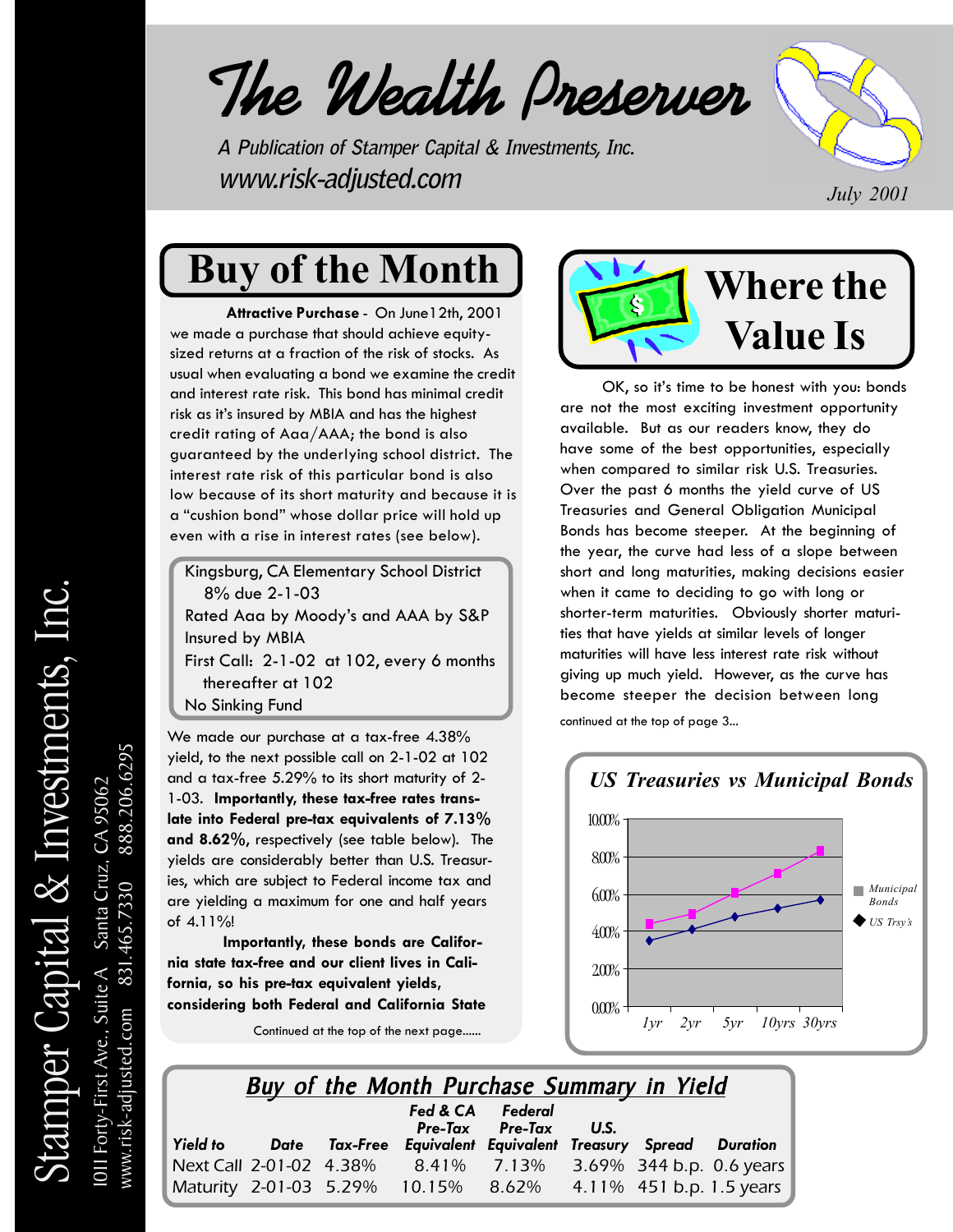#### Buy of the Month Continued...

**taxes, calculate out to 8.41% to the less than one year call and 10.15% to the short maturity**! Of course, the risk of this investment is dramatically lower than the stock market, which historically has delivered long-term average annual returns of only 10% to 11%. **Low interest rate risk** –Since the maturity of the bond is very short, the position also has very low interest rate risk. Because of the bond's six month call at 102, we were able to purchase it at 104.159. If the bond did not have a call, it would yield about 3.08% to maturity for a dollar price of approximately 107.75 points. Thus, the bond market in general could fall 3.59 points (107.75 less 104.159) before this bond's price would drop much. That kind of drop is unlikely for short term bonds.

**Call risk** – This bond could be called on the first call. Often we purchase bonds that are likely to pass their first call, but in this case we do not have a reason to believe this will be the case, unless the bond market in general trades off with interest rates going



up. However, even if it is called, the returns are very favorable to other investment opportunities.

**Credit Risk** – The bond essentially has no credit risk as it is insured by MBIA and is rated Aaa/AAA by the major rating agencies.

**More yield** – Of course when examining an investment, the bottom line is the yield. From the above table, you can see that this investment should easily outperform U.S. Treasuries while having minimal credit risk. In yield terms the

 out-performance should be 3.44% percentage points to 4.51% percentage points on a pre-tax equivalent basis adjusted only for Federal taxes.

After taking you step by step through our decision making process, we hope the next time you buy municipal bonds you make them special Stamper Capital Bonds! After all, you deserve the best and we are among the top municipal bond portfolio managers, check out our Morningstar rating on the back page.

#### About Stamper Capital & Investments, Inc.

Stamper Capital & Investments, Inc. specializes in fixed-income portfolio management strategies and implementation tailored to each client's specifications. In order to help our clients meet their long-term investment goals while maintaining their chosen life-style, we focus on maximizing risk-adjusted performance, that is, we seek to obtain the most return per amount of risk our clients choose to take. The majority of our fixed income portfolios are invested in municipal bonds, but we also offer strategies for taxable municipal bonds, corporate bonds, mortgage-backed securities, high yield corporate (junk) bonds and convertible bonds, you could say we like bonds! In addition to private account management, Stamper Capital & Investments, Inc. manages The Evergreen High Income

Municipal Bond Fund. In the 16 years our Portfolio Manager, Clark Stamper, has been managing accounts in the fixed income markets, he has come to believe that maximizing investor risk-adjusted performance is the most professional and prudent investment approach that can be implemented – and it works, as you can see from our top performance in the table on the back page of this newsletter. Call us today at 888-206- 6295 for your free consultation to learn how municipal bonds can dramatically decrease your overall portfolio risk. We'd love to teach you how our strategies will help secure your wealth for your future, or check out our website at www.riskadjusted.com.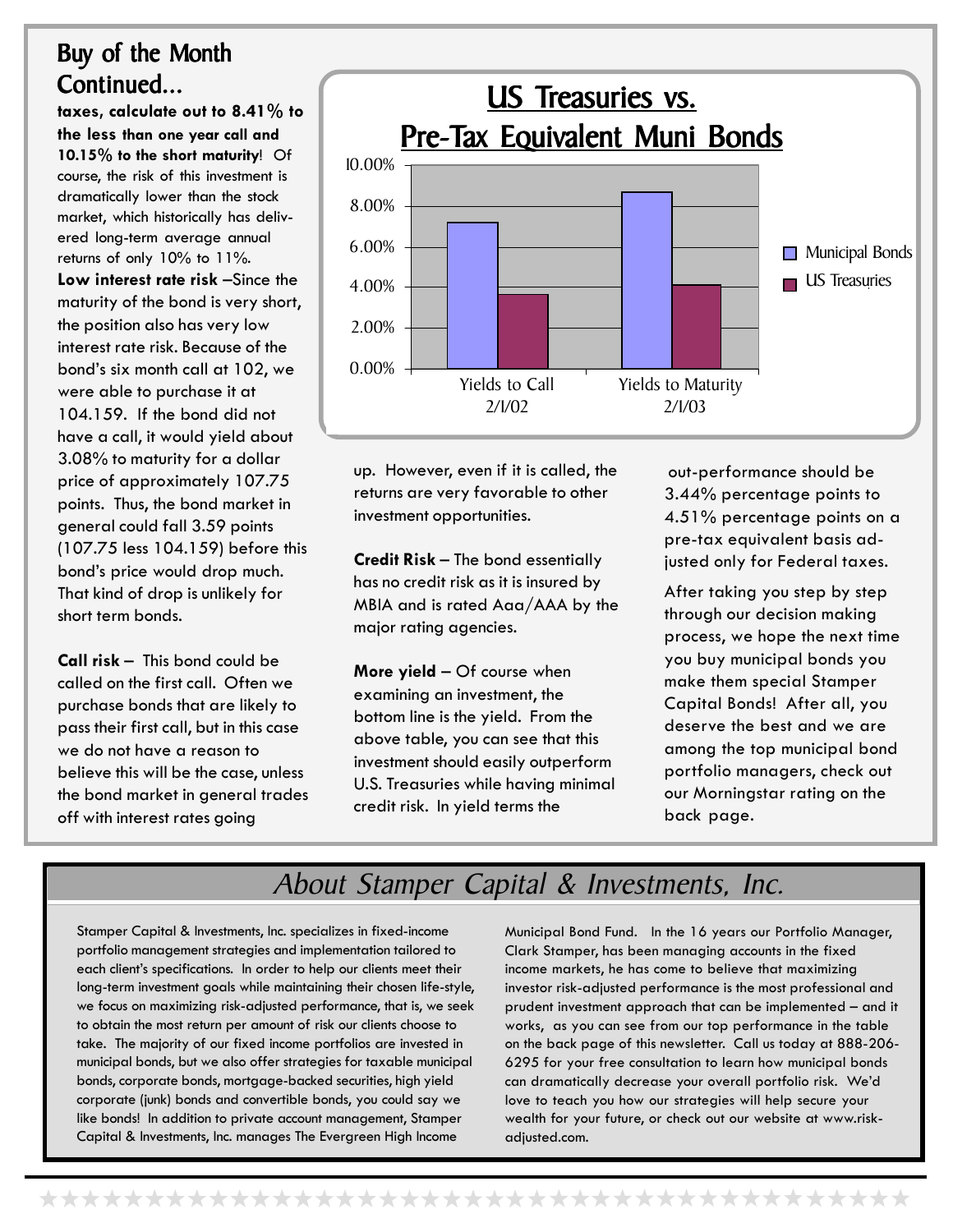

## Where the Value Is Continued...

or short maturities becomes more difficult, and investors may find themselves weighing whether to take interest rate risk and get the higher yields or settle for lower yields and avoid the interest rate risk. The other option would be shorter maturity bonds with lower coupons.

The goal of our article is to prove where the value is, and at this time, we don't think the long maturity US Treasuries are worth the risk for the extra yield. However, if we look at similar risk Municipal Bonds, the yields just might be worth the interest rate risk, let us explain further.

To make this as simple as possible for our readers, we have put together a chart in the next column and graph on the front page demonstrating the differences. First let us remind you, the Municipals we use as an example in this article have the highest credit rating of AAA and are general obligations. We do this for our "where the value is" section so that the Municipals are significantly equal, in terms of credit risk, to the US Treasuries we compare them to. We also remind our readers: U.S. Treasuries are state tax-free investments, but federally taxable, whereas Municipal Bonds are Federally Tax-Free but usually state taxable. To make the investments equal we have taken the returns of the Municipal Bonds and figured out the "pre-tax" equivalents, which is what an investment that is not Federally tax-free, like a US Treasury, would have to yield to be equal in terms of yield to the Municipal Bonds.

As you see from the chart below, municipal bonds offer much higher yields than US Treasuries on a pretax equivalent basis using the highest federal tax bracket. Even at the short-term maturity of only 2 years, Municipals offer 85 basis points more yield than US Treasuries, without the long-term interest rate risk. U.S. Treasuries will only get close to this yield at a five-year maturity, and even at that term, the yields are still 15 basis points less than the two-year maturity AAA rated Municipal Bonds! It only gets worse for US Treasuries on the long-end of the yield curve; Municipal Bonds yield 264 basis points more than US Treasuries for the 30-year term!

|         |                      |                                 |                   | r agu b              |  |
|---------|----------------------|---------------------------------|-------------------|----------------------|--|
|         | <b>U.S. Treasury</b> | Tax-Free<br>Muni's <sup>2</sup> | Pre-TaxEquiv.     | Muni Pre-Tax<br>VS.  |  |
|         | Actual               | $AAA-G.0.'s$                    | <b>Muni Bonds</b> | <b>U.S. Treasury</b> |  |
| 1 Year  | 3.52%                | 2.71%                           | 4.41%             | 89 B.P. $3$          |  |
| 2 Year  | 4.08%                | 3.03%                           | 4.93%             | 85 B.P.              |  |
| 5 Year  | 4.78%                | 3.69%                           | $6.01\%$          | 123 B.P.             |  |
| 10 Year | 5.25%                | 4.35%                           | 7.08%             | 183 B.P.             |  |
| 30 Year | 5.65%                | 5.09%                           | 8.29%             | 264 B.P.             |  |
|         |                      |                                 |                   |                      |  |

Assumes top Federal Tax-Rate fo 38.6% and ignores state taxes.

2. Source: Bloomberg 3. B.P.= Basis Points 1Basis Point = .01%

In summary, at this point in time, long-term US Treasuries have too little of yield for the interest rate risk an investor would be taking on. However, for high tax-bracket investing, we look at similar risk Municipal Bonds and find values that far surpass anything found in the US Treasury market. Clearly Municipal Bonds offer a much better value to investors than US Treasuries at similar risk levels. After this analysis, we can't imagine why anyone in the higher tax-brackets would even consider US Treasuries, especially for the longest term of 30 years. So the next time you're in the market for Municipal Bonds, make sure it's with Stamper Capital & Investments, Inc…where the value is!

#### Equity-Sized Returns At Your Command!

**Example 20 you ever trains about the fisks facent when investing is<br>
stock market? Investors have little control over the type of<br>
amount of risk they take when investing in a company.<br>
Municipal bond characteristics offe Do you ever think about the risks** taken when investing in the stock market? Investors have little control over the type or amount of risk they take when investing in a company.

**levels of risks** so investors can choose to be a part of, so you are in control of the risks you take on in your investment portfolio.

smart, well informed decisions about their long-term investment<br>needs.<br>**Stamper Capital has over 16 years experience** in different and **Stamper Capital specializes in Municipal bond strategies** tailored to our clients needs. We educate our clients about the types and levels of risk so they can make smart, well informed decisions about their long-term investment needs.

changing bond markets and offers its expertise and experience at a fraction of the cost of a load mutual fund, starting at a 75 basis point asset management fee.

Capital TODAY to start getting your equity-sized returns<br>
at a fraction of the risk! 888-206-6295 **You have worked long and hard** to build a solid portfolio, chances are you will never be able to acquire the amount of money you have saved again in your lifetime, so why risk your hard-earned life savings in the stock market? Call Stamper at a fraction of the risk! 888-206-6295